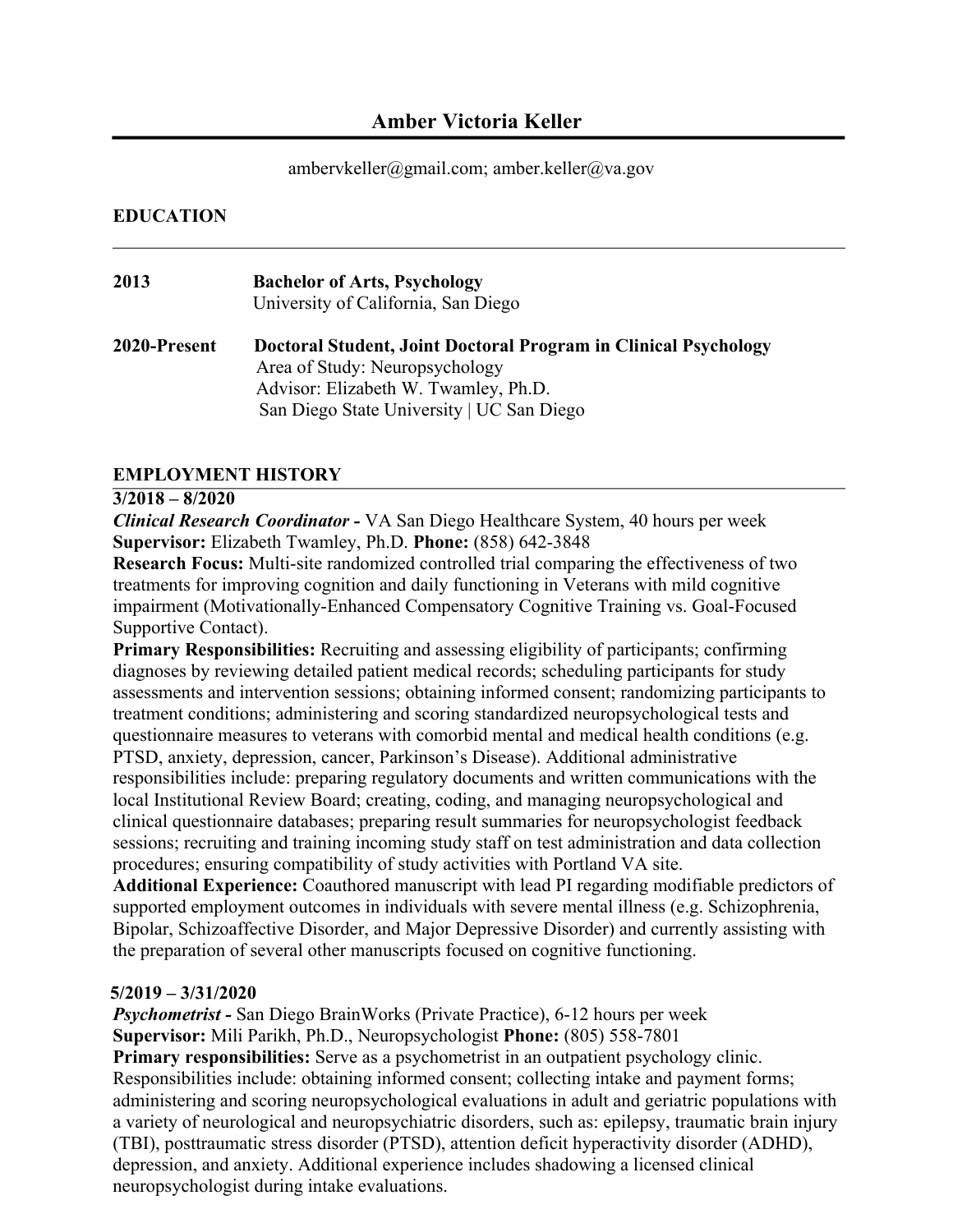## **7/2016 – 9/2018**

*Research Associate-* VA San Diego Healthcare System, 40 hours per week **Supervisor:** Amy Jak, Ph.D. **Phone:** (858) 642-3742

**Research Focus:** Examine white matter alterations and their associations with neuropsychological measures in Veterans with a history of mild-to-moderate traumatic brain injury (TBI) and/or PTSD as part of the Chronic Effects of Neurotrauma Consortium.

**Primary Responsibilities:** Administered and scored comprehensive neuropsychological assessment battery to Iraq and Afghanistan Veterans; administered structured diagnostic clinical interview (MINI) and a comprehensive TBI history interview; collected MRI data including structural and functional scans; transferred scan data using Linux commands; screened and recruited participants; confirmed diagnoses via computerized patient record system; scheduled participants; obtained informed consent; assisted coordinator in the preparation of regulatory documents and written communications with the local Institutional Review Board; created, coded, and maintained databases; recruited, trained, and supervised undergraduate volunteers; spearheaded the maintenance of an extensive TBI archival database; analyzed, interpreted, and disseminated findings at scientific meetings.

**Additional Experience:** Coauthored multiple manuscripts with lead PI focused on neuroimaging and cognitive functioning in veterans with history of TBI and/or PTSD utilizing data from both ongoing research and an extensive archival database (n=750).

## **7/2015 – 7/2016**

*Research Associate -* Veterans Medical Research Foundation, 40 hours per week **Supervisor:** Amy Jak, Ph.D. **Phone:** (858) 642-3742

**Research Focus:** Randomized controlled trial evaluating the efficacy of a novel, hybrid treatment combining Cognitive Processing Therapy (CPT) with cognitive rehabilitation components from Cognitive Symptom Management and Rehabilitation Therapy (CogSMART) for OEF/OIF/OND Veterans with comorbid PTSD and history of mild-to-moderate TBI.

**Primary Responsibilities:** Administered and scored comprehensive neuropsychological assessments; screened and recruited participants; confirmed diagnoses via computerized patient record system; scheduled participants; obtained informed consent; prepared intervention materials and gained familiarity with CPT, CogSMART, and the hybrid SMART-CPT; assisted the coordinator in the preparation of regulatory documents and written communications with Institutional Review; created, coded, and maintain databases; recruited, trained, and supervised undergraduate volunteers; analyzed, interpreted, and disseminated findings at scientific meetings. **Additional Experience:** Coauthored multiple manuscripts with lead PI regarding cognitive predictors of response to treatment and outcomes in veterans with PTSD and history of TBI.

## **ADDITIONAL RESEARCH EXPERIENCE**

### **7/2014 – 7/2015**

*Volunteer –* UCSD Medical Center: Hillcrest, 6-12 hours per week

**Supervisor:** Kristin Cadenhead, M.D. **Phone:** (619) 543-6445

**Research Focus:** The Cognitive Assessment And Risk Evaluation (CARE) Program aimed to identify psychiatric, neuropsychological, and biological risk factors predictive of developing a psychotic illness.

**Primary Responsibilities:** Scored and entered data from a neuropsychological battery and clinical interviews; assisted with Institutional Review Board applications and renewals for consent forms, research plans, and other regulatory documents; shadowed supervision sessions led by the licensed clinical psychologist that utilized the Structured Interview for Prodromal Symptoms (SIPS) to rate case studies; completed purchase orders; assisted in community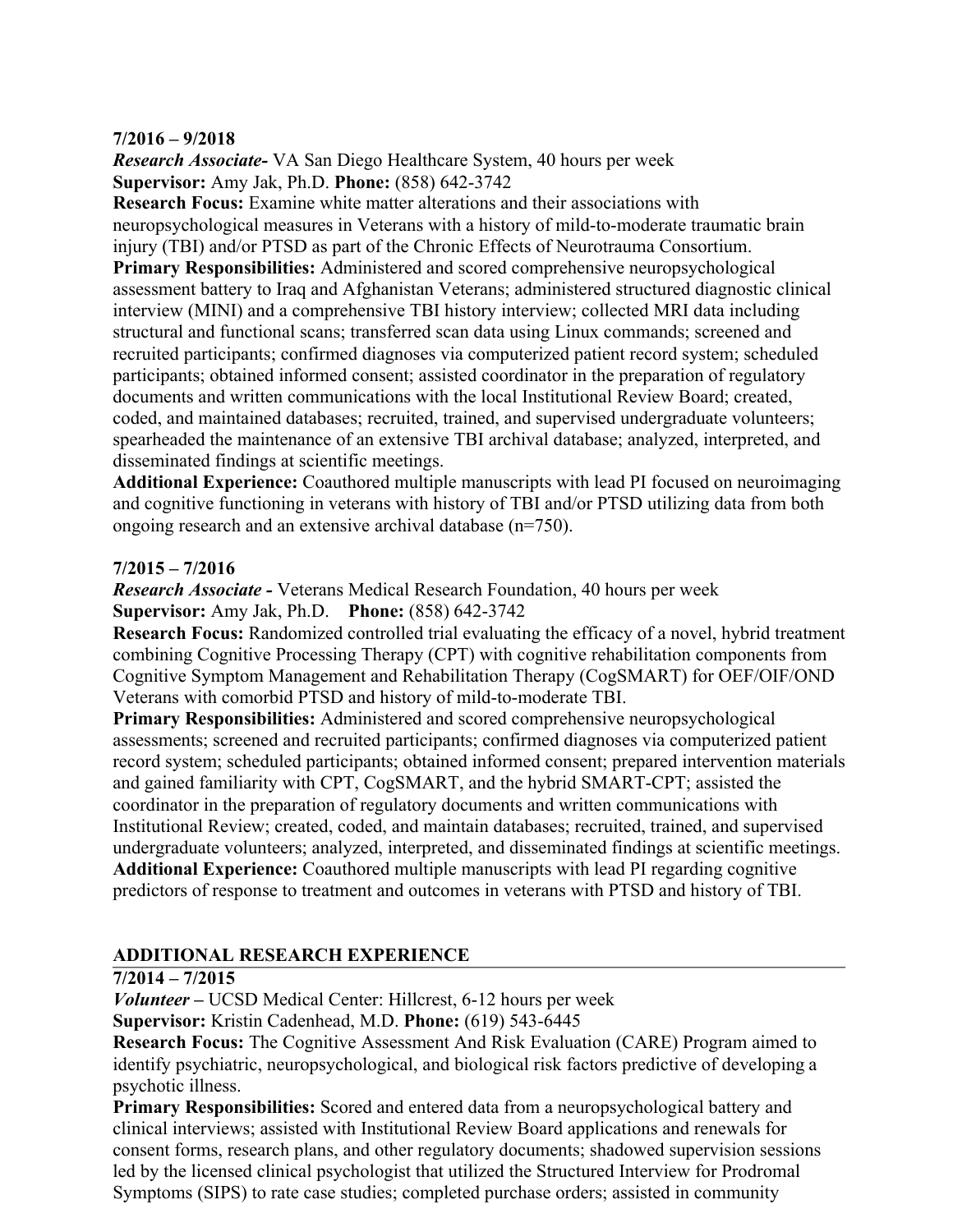outreach to recruit participants and potential patients for the CARE program's research and clinical services; completed clerical tasks.

## **2/2013-7/2015**

*Volunteer –* VA San Diego Healthcare System, 12 hours per week **Supervisor:** Christina Wierenga, Ph.D. **Phone:** (858) 552-8585 x2579 **Research Focus:** Longitudinal examination of predictors of pre-clinical Alzheimer's disease using neuropsychological assessment, biological markers (fMRI, CSF, genetics), and physical activity measurement.

**Primary Responsibilities:** Scored comprehensive neuropsychological assessments and completed database management; administered portions of the neuropsychological assessment to older adults at risk for dementia; assisted with MRI scans; engaged in community outreach for recruitment of research participants; completed appointment reminder and compliance calls to help ensure retention of research participants; created, coded, and maintained databases; trained and supervised undergraduate volunteers.

## **RESEARCH PUBLICATIONS**

Peer-Reviewed Articles:

- 1. Jurick, S.M., Crocker, L.D., Sanderson-Cimino, M., **Keller, A.V**., Trenova, L.S., Boyd, B., Twamley, E.W., Rodgers, C.S., Schiehser, D.M., Aupperle, R., & Jak, A.J. (2018). Contributions to executive dysfunction in Operation Enduring Freedom/Operation Iraqi Freedom Veterans with post-traumatic stress disorder and history of traumatic brain injury. *Journal of Head Trauma Rehabilitation*, *33*, E41-E52. doi: 10.1097/HTR.0000000000000313.
- 2. Jurick, S. M., Crocker, L.D., **Keller, A.V.,** Hoffman, S.N., Jacobson, M.W., & Jak, A.J. (2018). The Minnesota Multiphasic Personality Inventory-2-RF in treatment-seeking Veterans with history of mild traumatic brain injury. *Archives of Clinical Neuropsychology*, e-pub ahead of print. doi: https://doi.org/10.1093/arclin/acy048.
- 3. Bomyea, J., Jurick, S.M., **Keller A.V.**, Hays, C.C., Twamley, E.W., & Jak, A.J. (2018). Neurobehavioral symptom validity and performance validity in Veterans: Evidence for distinct outcomes across data types. A*pplied Neuropsychology: Adult,* e-pub ahead of print. doi: 10.1080/23279095.2018.1480484.
- 4. Jurick, S.M., Hoffman, S.N., Sorg, S., **Keller, A.V.**, Evangelista, N.D., DeFord, N.E., Sanderson-Cimino, M.E., Bangen, K.J., Delano-Wood, L., Deoni, S., & Jak, A.J. (2018). Pilot investigation of a novel white matter imaging technique in Veterans with and without history of mild traumatic brain injury (mTBI). *Brain Injury*, *32,* 1256-1265. doi: 10.1080/02699052.2018.1493225.
- 5. Crocker, L.D., Jurick, S.M., Thomas, K.R**., Keller, A.V.**, Sanderson-Cimino, M., Boyd, B., Rodgers, C., Twamley, E.W., & Jak, A.J. (2018). Worse baseline executive functioning is associated with dropout and poorer response to trauma-focused treatment for Veterans with PTSD and comorbid traumatic brain injury. *Behaviour Research and Therapy, 108*, 68-77.
- 6. Crocker, L.D., **Keller, A.V.**, Jurick, S.M., Bomyea, J., Hays, C.C., Twamley, E.W., & Jak, A.J. (2018). Mild traumatic brain injury burden moderates the relationship between cognitive functioning and suicidality in Iraq/Afghanistan-era Veterans. *Journal of the International Neuropsychological Society.* Published online ahead of print: https://doi.org/10.1017/S1355617718000851.
- 7. Hoffman, S.N., Herbert, M.S., Crocker, L.D., DeFord, N.E., **Keller, A.V.**, Jurick, S.M.,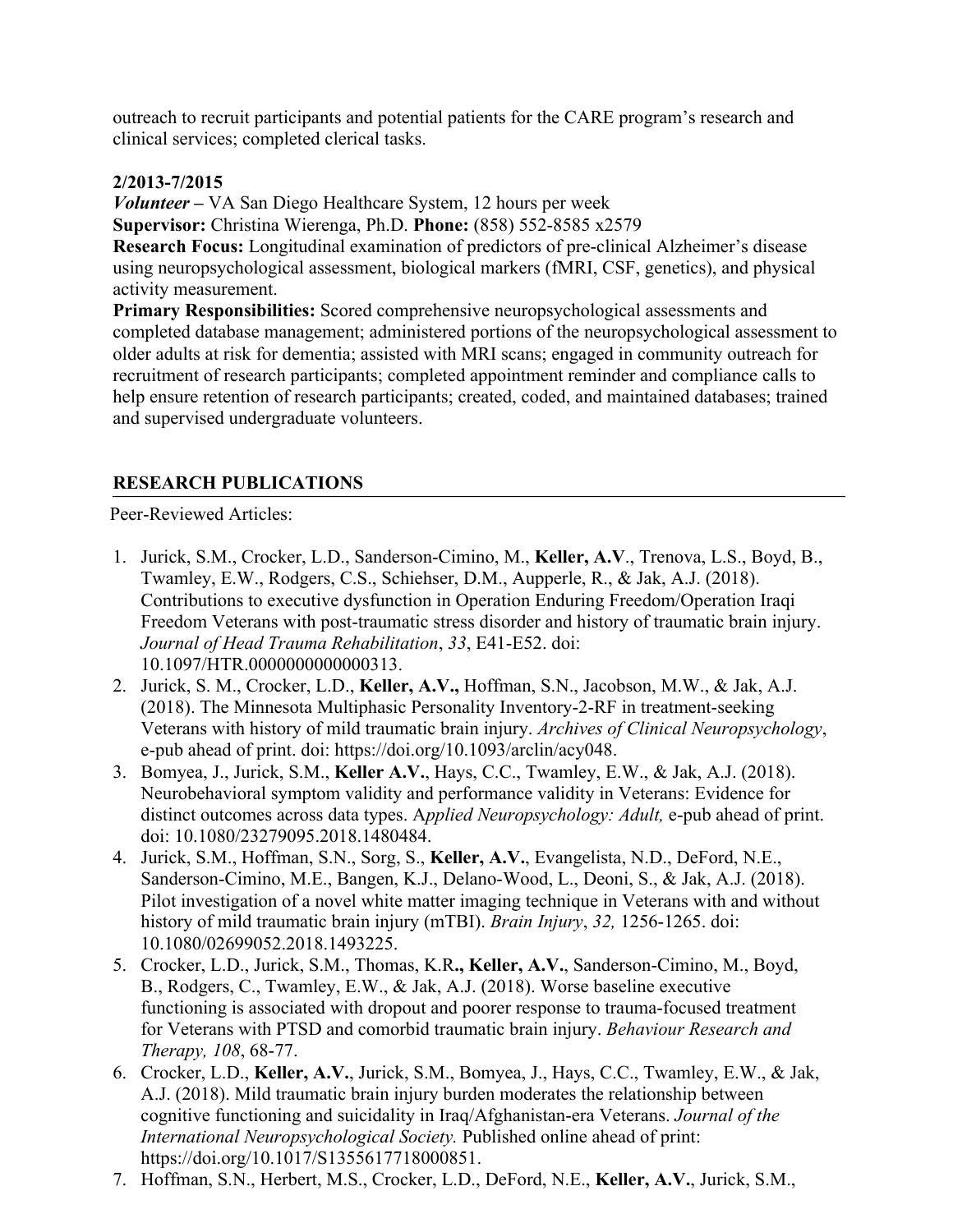Sanderson-Cimino, & Jak, A.J. (2018). The role of pain catastrophizing in cognitive functioning among Veterans with history of mild traumatic brain injury. *Journal of Head Trauma Rehabilitation.* Published online ahead of print: doi: 10.1097/HTR.0000000000000453.

- 8. Jak, A.J., Jurick, S. M., Crocker, L.D., Sanderson-Cimino, M., Aupperle, R., Rodgers, C.S., Thomas, K., Boyd, B., Norman, S.B., Lang, A.J., **Keller, A.V.**, Schiehser, D. & Twamley, E.W. (2018). SMART-CPT treatment for veterans with comorbid posttraumatic stress disorder and history of traumatic brain injury: A randomized controlled trial. *Journal of Neurology, Neurosurgery, and Psychiatry.* 2019 Mar;90(3):333-341. doi: 10.1136/jnnp-2018-319315.
- 9. Mahmood, Z., **Keller, A. V**., Burton, C. Z., Vella, L., Matt, G. E., McGurk, S. R., & Twamley, E. W. (2019). Modifiable predictors of supported employment outcomes in people with severe mental illness. *Psychiatric Services,* 2019 Sep 1;70(9):782-792. doi: 10.1176/appi.ps.201800562.
- 10. Merritt, V. C., Jurick, S. M., Crocker, L. D., Hoffman, S. N., **Keller, A. V.**, DeFord, N., & Jak, A. J. (2019). Evaluation of objective and subjective clinical outcomes in combat veterans with and without mild TBI and PTSD: A four-group design. *Journal of Clinical and Experimental Neuropsychology,* 41(7), 665-679.
- 11. Crocker, L.D., Jurick, S.M., Thomas, K.R., **Keller, A.V.**, Sanderson-Cimino, M., Hoffman, S.N., Boyd, B., Rodgers, C., Norman, S.B., Lang, A.J., Twamley, E.W., & Jak, A.J. (2019). Mild traumatic brain injury characteristics do not negatively influence Cognitive Processing Therapy attendance or outcomes. *Journal of Psychiatric Research,* 2019 Sep; 116:7-13. doi: 10.1016/j.jpsychires.2019.05.022.
- 12. Merritt, V.C., Jurick, S.M., Crocker, L.D., Sullan, M., Sakamoto, M., Davey, D., Hoffman, S.N., **Keller, A.V.**, & Jak, A.J. (2020). Associations between multiple remote mild TBIs and objective neuropsychological functioning and subjective symptoms in combat-exposed Veterans. *Archives of Clinical Neuropsychology.* 2020; acaa006. doi:10.1093/arclin/acaa006
- 13. Jurick, S. M., Crocker, L. D., Merritt, V. C., Hoffman, S. N., **Keller, A. V.**, Eglit, G. M. L., Thomas, K. R., Norman, S. B., Schiehser, D. M., Rodgers, C., Twamley, E. W., & Jak, A.J. (2020). Psychological symptoms and rates of performance validity improve following trauma-focused treatment in Veterans with PTSD and history of mild-to-moderate TBI. *Journal of the International Neuropsychological Society.* 2020;26(1):108‐118. doi:10.1017/S1355617719000997
- 14. Jak, A.J., Jurick, S.M., Hoffman, S.N., Evangelista, N.D., DeFord, N.E., **Keller, A.V.**, Merritt, V.C., Sanderson-Cimino, M.E., Sorg, S., Delano-Wood, L., & Bangen, K.J. (2020). PTSD, but not history of mTBI, is associated with altered myelin in combat-exposed Iraq and Afghanistan Veterans. *Clinical Neuropsychologist.* 2020;1‐18. doi:10.1080/13854046.2020.1730975
- 15. Merritt, V.C., Jurick, S.M., Crocker, L.D., **Keller, A.V.**, Hoffman, S.N., & Jak, A.J. (2020). Factors associated with employment and work perception in combat-exposed Veterans. *Rehabilitation Psychology.* 2020;10.1037/rep0000323. doi:10.1037/rep0000323
- 16. Van Patten, R., **Keller, A.V.**, Maye, J., Jeste, D. V., Depp, C., Riek, L. R., & Twamley, E. W. (2020). Home-based cognitively-assistive robots (CAR): Maximizing cognitive functioning and maintaining independence in non-demented older adults without dementia. *Clinical Interventions in Aging.* https://doi.org/10.2147/CIA.S253236
- 17. Mahmood, Z., Vella, L., Maye, J.E., **Keller, A.V.**, Van Patten, R., Clark, J.M.R., & Twamley, E.W. (in press). Rates of cognitive and functional impairments in sheltered adults experiencing homelessness. *Psychiatric Services.*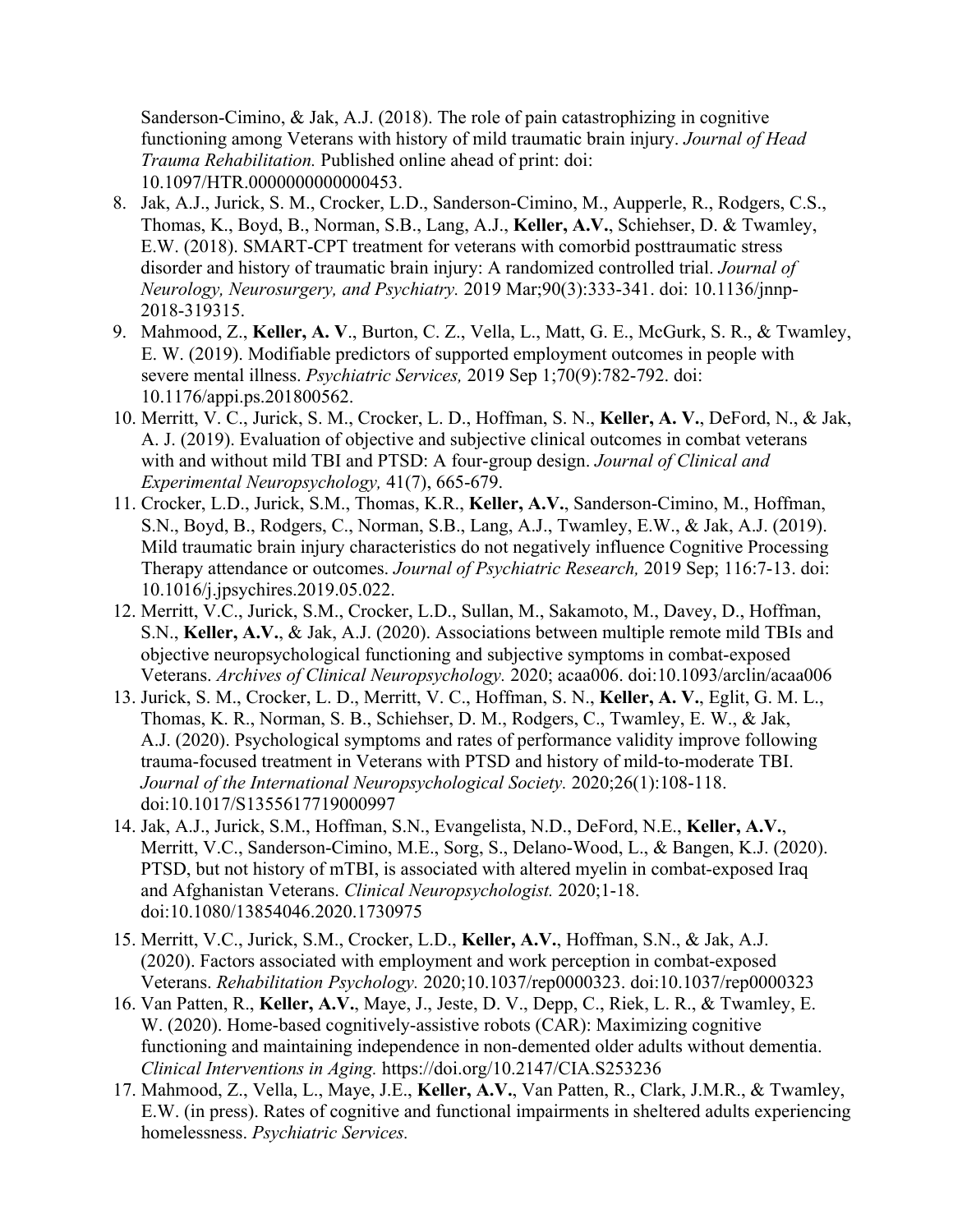Submitted manuscripts:

- 1. Jurick, S. M., Crocker, L. D., Merritt, V. C., Sanderson-Cimino, M., **Keller, A.**, Glassman, L., Twamley, E. W., Rodgers, C. S., Schiehser, D. M., Aupperle, R., & Jak, A. J. (under review). Independent and synergistic associations between TBI characteristics and PTSD symptom clusters on cognitive performance and post-concussive symptoms in Iraq and Afghanistan Veterans.
- 2. Mahmood, Z.\*, Van Patten, R.\*, **Keller, A.V.**, Perivoliotis, D., Granholm, E., & Twamley, E.W. (under review). Reducing negative symptoms in schizophrenia: Feasibility and acceptability of a combined cognitive behavioral social skills training and compensatory cognitive training intervention. \*co-first authors

Manuscripts in preparation:

- 1. Clark, J., **Keller, A.V.**, Maye, J., Turner, A., Jak, A., Storzbach, D., Pagulayan, K., Roost, M., Huckans, M., O' Neil, M., Williams, R., & Twamley, E.W. (manuscript in preparation). Correlates of PTSD symptom improvement in Veterans with a history of mild traumatic brain injury receiving compensatory cognitive training.
- 2. Mahmood, Z.\*, Parrish, E.\*, **Keller, A. V.,** Lykins, H., Pickell, D., Granholm, E., Twamley, E. W. (manuscript in preparation). Modifiable predictors of subjective and objective functioning in individuals with moderate-to-severe negative symptoms of psychosis.

# **ABSTRACTS AND POSTER PRESENTATIONS**

- 1. Hays C., Zlatar Z., Meloy M.J., **Keller A.**, Baron K., Whitsel N., Galasko D., Shin D., & Wierenga C. (2015). Resting cerebral blood flow measured with arterial spin labeling MRI is associated with cerebrospinal fluid biomarkers of Alzheimer's Disease. Poster presented at the International Neuropsychological Society Annual Meeting, Denver, CO.
- 2. Sanderson, M., Jurick, S., Crocker, L., **Keller, A.**, Rauch, A., Johnson, C., & Jak, A. (2016). Use of the TOMM response consistency indices in Veterans with history of mild traumatic brain injury and PTSD. Poster presented at the International Neuropsychological Society Annual Meeting, Boston, MA.
- 3. Jurick, S. M., Sanderson, M., Crocker, L., Johnson, C., Trenova, L., **Keller, A.**, Rauch, A. & Jak, A. J. (2016). Examination of cut scores on the validity subscale of the Neurobehavioral Symptom Inventory in Iraq and Afghanistan Veterans with a history of mild to moderate traumatic brain injury. Poster presented at the International Neuropsychological Society Annual Meeting, Boston, MA.
- 4. **Keller, A.V.**, Jurick, S.M., DeFord, N.E., Sanderson-Cimino, M.E., Crocker, L.D., Rauch, A.A., Hoffman, S.N., Trenova, L.S., Boyd, B.L., & Jak, A.J. (2016). Depressive symptom clusters and cognitive functioning in OEF/OIF Veterans with comorbid PTSD/TBI. Poster presented at the 2016 American Psychological Association Annual Convention, Denver, CO.
- 5. Rauch, A. A., Hoffman, S., Jurick, S. M., **Keller, A.**, Sanderson, M., Crocker, L., Johnson, C., Trenova, L., & Jak, A. J. (2016). Examination of social relations and working memory in Iraq and Afghanistan Veterans with a history of mild to moderate TBI and PTSD. Poster presented at the 2016 American Psychological Association Annual Convention, Denver, CO.
- 6. Hoffman, S. N., Jurick, S. M., Crocker, L. D., Steele, N. J., **Keller, A. V.,** Rauch, A. A., DeFord, N. E., Sanderson-Cimino, M., & Jak, A. J. (2017). Patterns of performance and symptom validity tests in Iraq and Afghanistan Veterans with mild traumatic brain injury history. Poster presented at the 45th Annual Meeting of the International Neuropsychological Society, New Orleans, LA.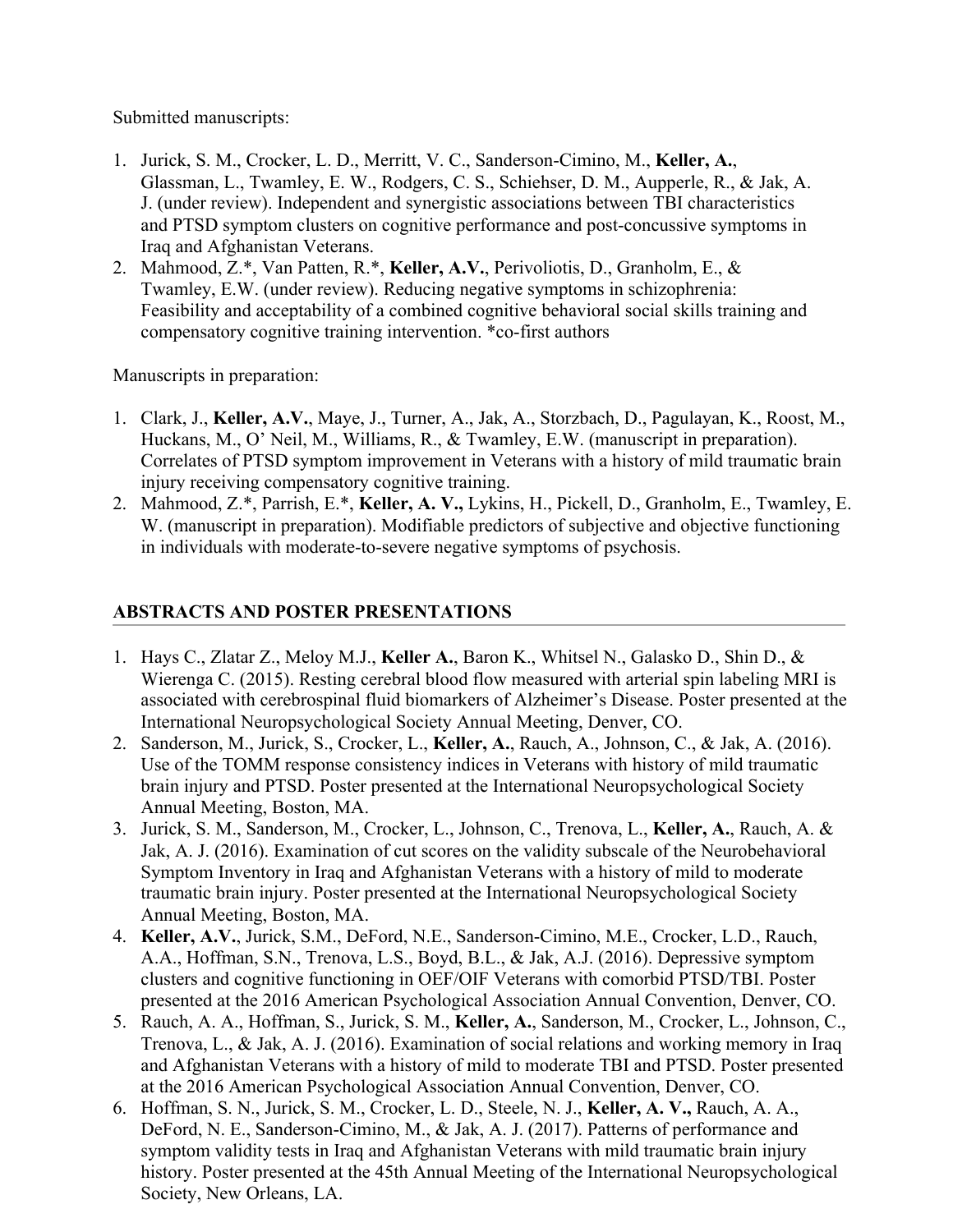- 7. **Keller, A. V.**., Crocker, L. D., Jurick, S. M., Bomyea, J., DeFord, N. E., Hays, C. C., Twamley, E.W., & Jak, A.J. (2017). The role of cognitive functioning in suicidal ideation in Veterans with a history of mild traumatic brain injury and comorbid psychiatric conditions. Poster presented at the 45th Annual Meeting of the International Neuropsychological Society, New Orleans, LA.
- 8. Jak, A.J., Crocker, L. D., Jurick, S. M., Boyd, B., Sanderson-Cimino, M., **Keller, A. V.**, Trenova, L. S., Aupperle, R., Rodgers, C. S., Lang, A.J., Schiehser, D., & Norman, S., & Twamley, E. W. (2017). Neuropsychological outcomes following hybrid treatment for Veterans with comorbid TBI and PTSD. Paper presented at the 45th annual International Neuropsychological Society Conference in New Orleans, LA.
- 9. Crocker, L.D., Jurick, S.M., Thomas, K.R., **Keller, A.V.**, Sanderson-Cimino, M., Boyd, B., Rodgers, C., Twamley, E.W., Jak, A.J. (2017). Worse baseline executive functioning is associated with dropout and poorer response to trauma-focused treatment. Poster presented at the International Society for Traumatic Stress Studies 32nd Annual Meeting, Dallas, TX.
- 10. Hoffman, S.N., Herbert, M.S., Crocker, L.D., DeFord, N.E., **Keller, A.V**., Jurick, S.M., Sanderson-Cimino, M., Lee, M., Vasudevan, R.S., & Jak, A.J. (2018). The role of pain catastrophizing in cognitive functioning among Veterans with history of mild traumatic brain injury. Poster presented at the 46th Annual Meeting of the International Neuropsychological Society, Washington, D.C.
- 11. Vasudevan, R.S., Herbert, M.S., Jurick, S.M., DeFord, N.E., **Keller, A.V.**, Hoffman, S. N., Lee, M., Sanderson-Cimino, M., & Jak, A.J. (2018). Examination of symptom overreporting and self-reported pain and depression in Iraq and Afghanistan Veterans with mild traumatic brain injury. Poster presented at the 46th Annual Meeting of the International Neuropsychological Society, Washington, D.C.
- 12. Crocker, L.D., Jurick, S.M., Thomas, K.R., **Keller, A. V.**, Sanderson-Cimino, M., Boyd, B., Rodgers, C., Norman, S. B., Lang, A.J., Twamley, E. W., & Jak, A. J. (2018). Do TBI injury characteristics affect PTSD treatment in Veterans with PTSD and a history of TBI? Poster presented at the 46th Annual Meeting of the International Neuropsychological Society, Washington, D.C.
- 13. Jurick, S.M., Crocker, L. D., **Keller, A. V.**, Hoffman, S. N., Thomas, K. R., Boyd, B., Rodgers, C., Twamley, E. W., & Jak, A.J. (2018). Can trauma-focused treatment improve poor neuropsychological performance validity in Veterans with PTSD and history of mTBI? Poster presented at the 46th Annual Meeting of the International Neuropsychological Society, Washington, D.C.
- 14. **Keller, A.V.**, Crocker, L.D., Jurick, S.M., Sanderson-Cimino, M., Hoffman, S.N., Merritt, V.C., Twamley, E. W., & Jak, A. J. (2018). The interactive effects of traumatic brain injury burden and cognitive functioning on suicidal ideation in Veterans. Poster presented at the 46th Annual Meeting of the International Neuropsychological Society, Washington, D.C.
- 15. Merritt, V.C., Jurick, S.M., **Keller, A.V.**, Hoffman, S.N, DeFord, N.E., Jak, A.J. (2018). Long-term neuropsychological and neurobehavioral outcomes in combat Veterans with and without mild TBI and PTSD. Poster presented at the 39<sup>th</sup> Annual Conference of the National Academy of Neuropsychology.
- 16. Hoffman, S.N., Herbert, M.S., Crocker, L.D., DeFord, N.E., **Keller, A.V.**, Jurick, S.M., Sanderson-Cimino, M., & Jak, A.J. (2019). Pain Catastrophizing is related to worse executive functioning in combat Veterans. Poster presented at the 47th Annual Meeting of the International Neuropsychological Society, New York, N.Y.
- 17. Jurick, S.M., Hoffman, S.N., Evangelista, N.D., **Keller, A.V.**, Sanderson-Cimino, M., Bangen, K.J., Sorg, S., Delano-Wood, L., & Jak, A.J. (2019). History and number of blast exposures are related to myelin water fractions in OEF/OIF Veterans. Poster presented at the 47th Annual Meeting of the International Neuropsychological Society, New York, N.Y.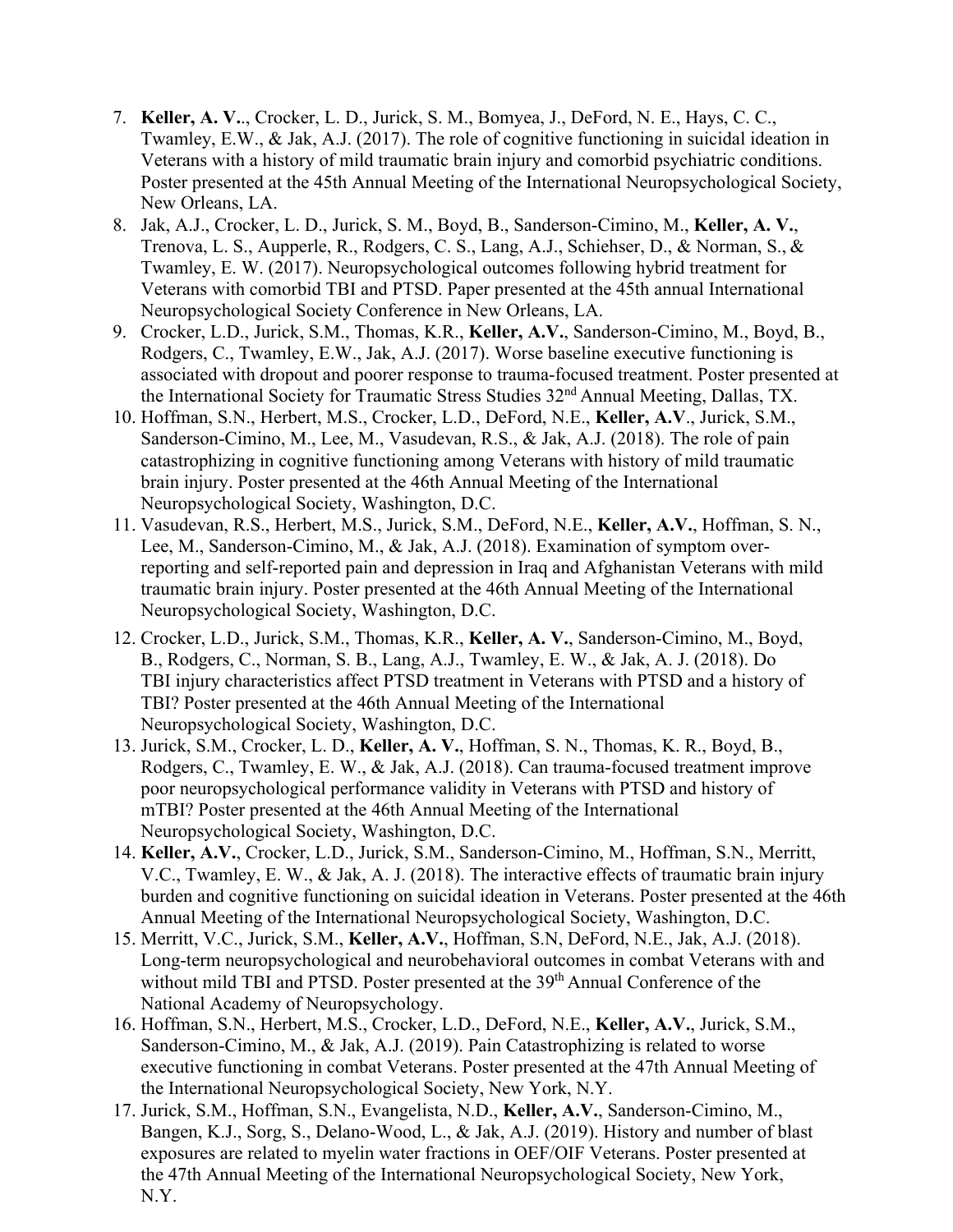- 18. Mahmood, Z., **Keller, A.V.**, Burton, C.Z., Vella, L., Matt, G.E., McGurk, S.R., Van Patten, R., & Twamley, E.W. (2019). Neuropsychological predictors of supported employment outcomes in people with severe mental illness. Poster presented at the  $47<sup>th</sup>$  Annual Meeting of the International Neuropsychological Society, New York City, NY.
- 19. Mahmood, Z.\*, Van Patten, R.\*, **Keller, A. V.**, Perivoliotis, D., Granholm, E., & Twamley, E. W. (2019). Reducing negative symptoms in schizophrenia: Feasibility and acceptability of a combined cognitive behavioral social skills training and compensatory cognitive training intervention. Poster presented at the Annual Cognitive Remediation in Psychiatry Conference, New York, NY. \*co-first authors
- 20. Jurick, S.M., Merritt, V.C., Crocker, L.D., Iverson, G.L., Hoffman, S.H., **Keller, A.V.**, & Jak, A.J. (2019). The role of potentially malleable factors in post-concussive symptoms and objective outcomes in Iraq and Afghanistan Veterans with history of mild TBI. Poster presented at the 39th Annual Conference of the National Academy of Neuropsychology.
- 21. Merritt, V.M., Jurick, S.M., Crocker, L.D., Hoffman, S.N., **Keller, A.V.**, & Jak, A.J. (2019). Effects of multiple mild TBIs on neuropsychological functioning, psychiatric symptoms, and neurobehavioral/health-related symptoms in combat-exposed Veterans. Poster presented at the 39<sup>th</sup> Annual Conference of the National Academy of Neuropsychology.
- 22. Merritt, V.M., Jurick, S.M., Crocker, L.D., **Keller, A.V.**, Hoffman, S.N., & Jak, A.J. (2019). Preliminary investigation of predictors of employment and perception of ability to work in combat-exposed Veterans. Poster presented at the 39<sup>th</sup> Annual Conference of the National Academy of Neuropsychology.
- 23. Crocker, L.D., **Keller, A.V.**, Jurick, S.M., Merritt, V.C., Hoffman, S.N., & Jak, A.J. (2019). Executive dysfunction is associated with suicidal ideation in Iraq/Afghanistan-era combatexposed Veterans. Poster presented at the 39<sup>th</sup> Annual Conference of the National Academy of Neuropsychology.
- 24. Mahmood, Z., **Keller, A. V.,** Burton, C. Z., Vella, L., Matt, G. E., McGurk, S. R., & Twamley, E. W. (2019). Modifiable predictors of supported employment outcomes in people with severe mental illness. Poster presented at the 33rd Annual Meeting of the Society for Research in Psychopathology, Buffalo, NY
- 25. Merritt, V.C., Jurick, S.M., **Keller, A.V.**, & Jak, A.J. Predictors of invalid neuropsychological test performance in treatment-seeking Veterans with history of mild traumatic brain injury (2020). Poster presented at the  $48<sup>th</sup>$  Annual Meeting of the International Neuropsychological Society, Denver, CO.
- 26. Crocker, L.D., Jurick, S.M., Merritt, V.C., **Keller, A.V.**, Hoffman, S.N., Davey, D., & Jak, A.J. (2020). Mechanisms through which executive dysfunction influences suicidal ideation. Poster accepted for presentation at the 2020 Annual Anxiety and Depression Association of America Conference, San Antonio, TX.(Conference canceled).
- 27. Clark, J. M. R., Abu-Rus, A., **Keller, A.V.**, & Twamley, E. W. (2020). Neurocognitive and functional capacity impairment in Veterans with spinal cord injury. Poster presented at the 22nd Annual Rehabilitation Psychology Conference, San Diego, CA.
- 28. Mahmood, Z., **Keller, A.V.**, Van Patten, R., Perivoliotis, D., Granholm, E., & Twamley, E.W. (2020). An integrated cognitive behavioral social skills training and compensatory cognitive training intervention for negative symptoms of psychosis. Abstract accepted for virtual presentation at the Annual Congress of the Schizophrenia International Research Society, Florence, Italy. (Virtual).
- 29. Davey, D., Crocker, L.D., Merritt, V.C., Jurick, S.M., Hoffman, S.N., Sullan, M.J., Sakamoto, M.S., **Keller, A.V.**, & Jak, A.J. (August 2020). Psychiatric symptoms and satisfaction with health-related quality of life as predictors of subjective and objective cognitive functioning in Iraq/Afghanistan Veterans with comorbid PTSD/TBI. Abstract accepted for virtual presentation at the 2020 American Psychological Association Annual Convention,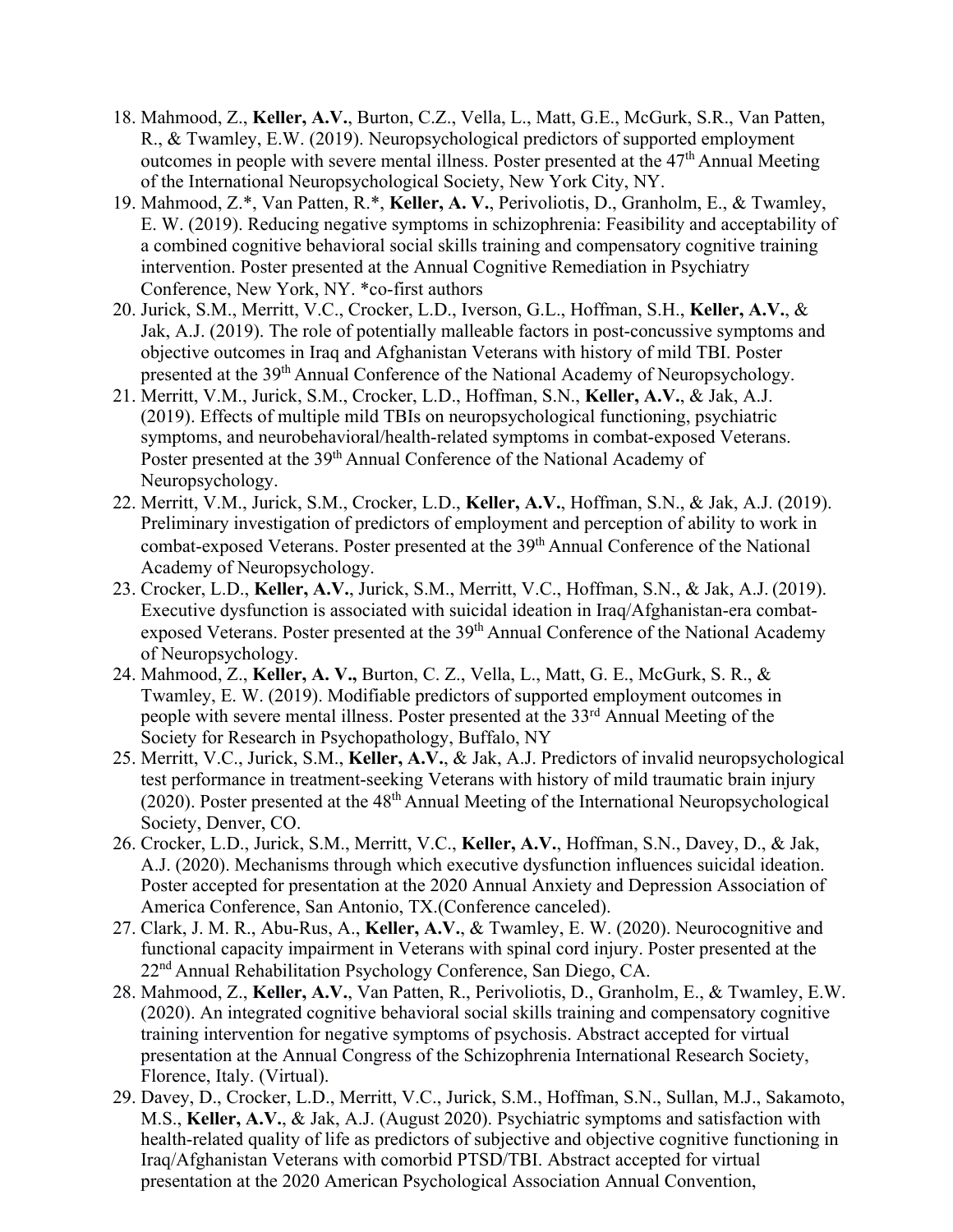Washington, D.C. (Virtual).

30. Sakamoto, M.S., Merritt, V.C., Jurick, S.M., Sullan, M.J., Crocker, L.D., Davey, D., **Keller, A.V.**, Hoffman, S.N., & Jak, A.J. (August 2020). Comparing performance and symptom validity cutoffs in three Veteran samples with a history of mild traumatic brain injury. Abstract accepted for virtual presentation at the 2020 American Psychological Association Annual Convention, Washington, D.C. (Virtual).

## **OTHER PROFESSIONAL DEVELOPMENT**

# 11/15 – 2/16 *Experimental Design and Statistical Analysis Seminar, UC San Diego (Shahrokh Golshan, Ph.D.)* Twelve-week seminar that covered broad statistical topics including: experimental design, outlier analysis, regression, ANOVA, and nonparametric methods. 7/15 *MINI and CAPS Training (DSM-5), VA San Diego Healthcare System (Matthew Grey, Ph.D.)* One-day training on the administration and utility of the Mini International Neuropsychiatric Interview and the Clinician-Administered PTSD Scale for DSM-5.

## **RELEVANT SKILLS AND TRAINING**

**Neuropsychological Training:** Boston Naming Test, Hopkins Verbal Learning Test-Revised, Brief Visuospatial Memory Test-Revised, Wechsler Adult Intelligence Scale-IV, Wechsler Individual Achievement Test – III, Neuropsychological Assessment Battery, Repeatable Battery for the Assessment of Neuropsychological Status update, Delis-Kaplan Executive Function System, UCSD Performance-Based Skills Assessment, Medication Management Ability Assessment, Mattis Dementia Rating Scale, Weschler Memory Scale -IV: Logical Memory and Visual Reproduction, California Verbal Learning Test II, American National Adult Reading Test, Wisconsin Card Sorting Test, Montreal Cognitive Assessment, Independent Living Scale, Test of Memory Malingering, Wide Range Achievement Test-IV, Advanced Clinical Solutions Test of Premorbid Functioning & Word Choice, Paced Auditory Serial Addition Test, Medical Symptom Validity Test, Rey-Osterrieth Complex Figure, etc.

**Clinical Assessments:** Mini International Neuropsychiatric Interview; Clinician-Administered PTSD Scale for DSM-5, The Warrior Administered Retrospective Casualty Assessment Tool, Virginia Commonwealth University Retrospective Concussion Diagnostic Interview

**Computer Proficiencies:** SPSS, Excel, onRAMP, Access, CPRS, VISTA

**MRI operator certified:** UCSD Keck Center for Functional Magnetic Resonance Imaging (CFMRI), 2016-2019